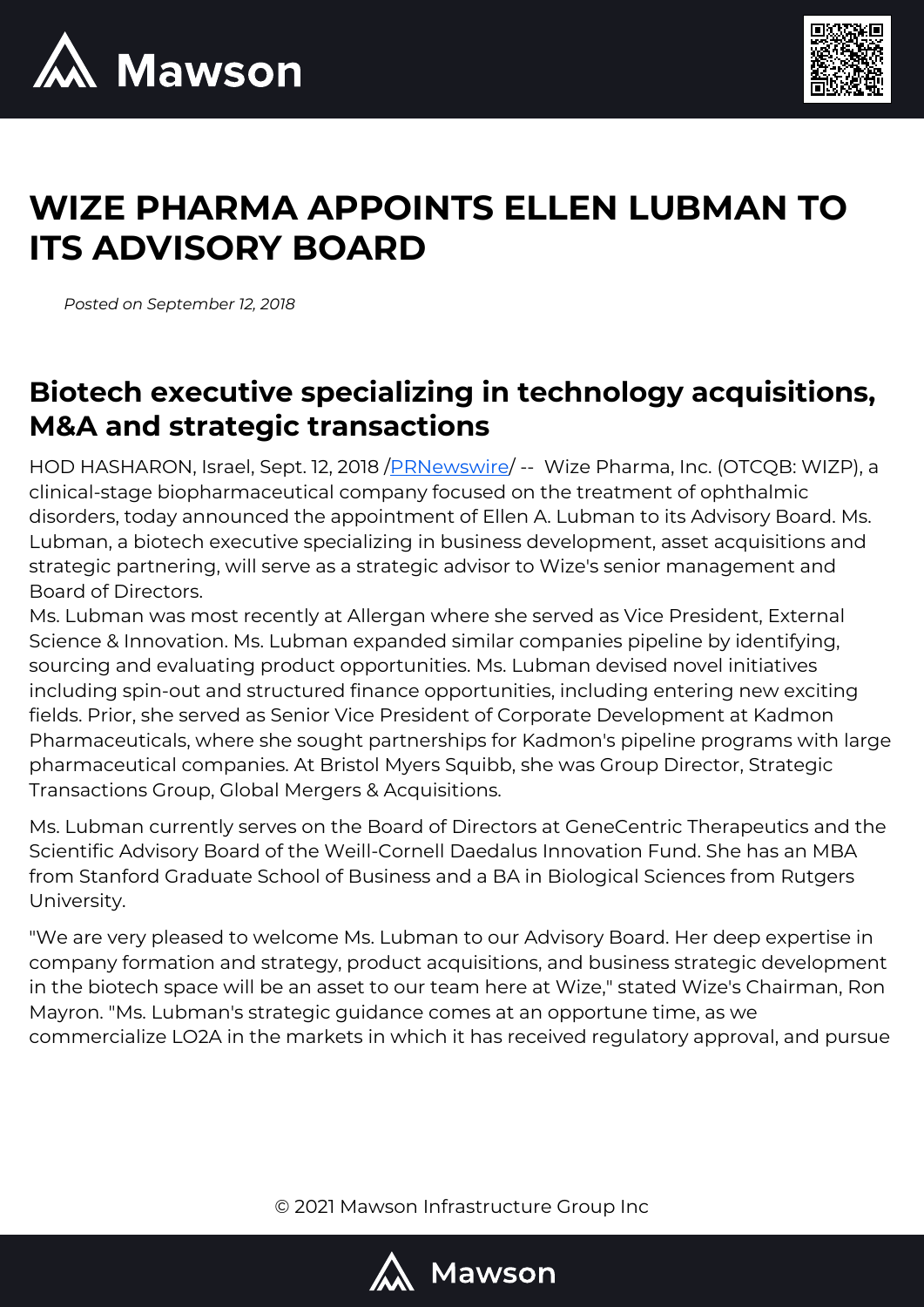



approvals in additional indications and territories."

## **About Wize**

Wize Pharma, Inc. is a clinical-stage biopharmaceutical company currently focused on the treatment of ophthalmic disorders, including dry eye syndrome (DES). Wize has in-licensed certain rights to purchase, market, sell and distribute a formula known as LO2A, a drug developed for the treatment of DES, and other ophthalmological illnesses, including conjunctivochalasis (CCH) and Sjögren's Syndrome. Wize is currently conducting a Phase II trial of LO2A for patients with CCH and a Phase IV study for LO2A for DES in patients with Sjögren's.

LO2A is currently registered and marketed by its inventor in Germany and Switzerland for the treatment of DES, in Hungary for the treatment of DES and CCH and in the Netherlands for the treatment of DES and Sjögren's. Wize's strategy involves engaging local or multinational distributors to handle the distribution of LO2A.

## **Forward Looking Statements**

Wize cautions you that statements in this press release that are not a description of historical fact are forward-looking statements within the meaning of the Private Securities Litigation Reform Act of 1995. Forward-looking statements may be identified by the use of words referencing future events or circumstances such as "expect," "intend," "plan," "anticipate," "believe," and "will," among others. For example, when we discuss the expected commencement of sales of LO2A in Israel in 2018, we are using a forward-looking statement. Because such statements are subject to risks and uncertainties, actual results may differ materially from those expressed or implied by such forward-looking statements. These forward-looking statements are based upon Wize's current expectations and involve assumptions that may never materialize or may prove to be incorrect. Actual results and the timing of events could differ materially from those anticipated in such forward-looking statements as a result of various risks and uncertainties, which include, without limitation, risks related to the substantial debt that we have incurred; our needs for additional financing; our dependence on a single compound, LO2A and on the continuation of our license to commercialize LO2A; our inability to expand our rights under our license of LO2A; the initiation, timing, progress and results of our trials and product candidate development efforts; our ability to advance LO2A into clinical trials or to successfully complete our

© 2021 Mawson Infrastructure Group Inc